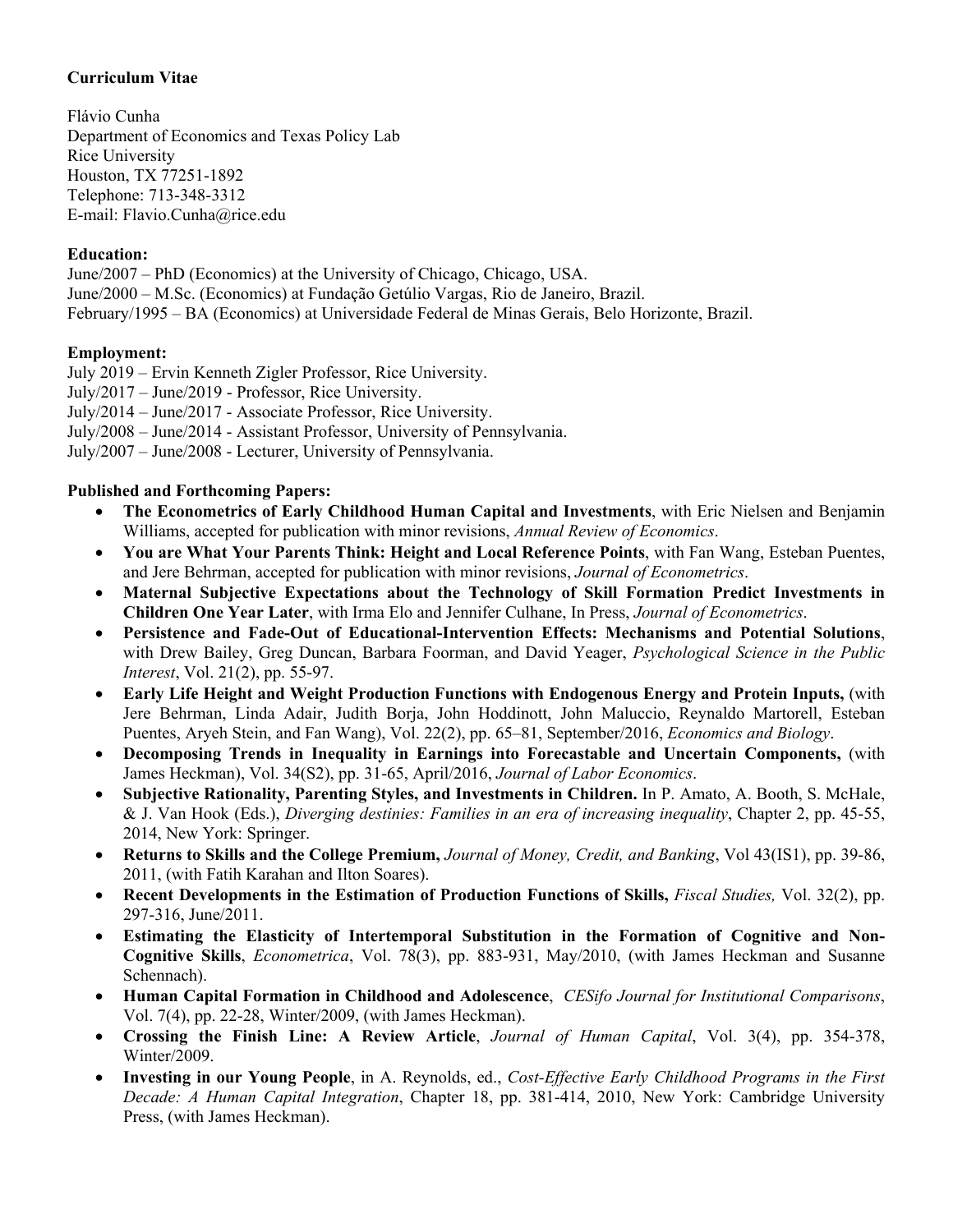- **Early Childhood Education and its Importance in Reducing Violence**, in F. Giambiagi, R. Henriques, S. Pessoa, and F. Velloso, eds., Educação *Básica no Brasil: Construindo um Futuro Melhor*, Chapter 5, pp. 95- 116, 2009, Rio de Janeiro: Elsevier, (in Portuguese, with Aloisio Araujo, James Heckman, and Rodrigo Moura).
- **The Economics and Psychology of Inequality and Human Development,** *Journal of the European Economic Association,* Vol. 7(2-3), pp. 1-48, April/May 2009, (with James Heckman).
- **Formulating, Identifying, and Estimating the Technology for the Formation of Skills,** *Journal of Human Resources*, Vol. 43(4), pp. 738-782, Fall/2008, (with James Heckman).
- **A Framework for the Analysis of Inequality**, *Macroeconomic Dynamics*, Vol. 12(S2), pp. 315-354, September/2008 (with James Heckman).
- **Identifying and Estimating the Distributions of Ex Post and Ex Ante Returns to Schooling: A Survey of Recent Developments**, *Labour Economics*, Vol. 14(6), pp. 870-893, December/2007, (with James Heckman)
- **The Identification and Economic Content of Ordered Choice Models with Stochastic Cutoffs**, *International Economic Review*, Vol. 48(4), pp. 1273-1309, November/2007, (with James Heckman and Salvador Navarro).
- **The Technology of Skill Formation**, *American Economic Review P&P*, Vol. 97(2), pp. 31-47, May/2007, (with James Heckman).
- **Interpreting the Evidence on Life Cycle Skill Formation**, in E. Hanushek and F. Welch, eds., *The Handbook of Economics of Education*, Chapter 12, pp. 697-812; 2006, Amsterdam: North Holland, (with James Heckman, Lance Lochner and Dimitryi Masterov).
- **Counterfactual Analysis of Inequality and Social Mobility**, in G. Fields, D. Grusky and S. Morgan eds., *Mobility and Inequality: Frontiers of Research from Sociology and Economics*, Chapter 4, pp. 290-346; 2006, Palo Alto: Stanford University Press, (with James Heckman and Salvador Navarro).
- **Separating Uncertainty from Heterogeneity in Life Cycle Earnings**, *Oxford Economic Papers*, Vol. 57(2), pp. 191-261, April/2005 (with James Heckman and Salvador Navarro).

## **Working Papers:**

- **Language Environment and Maternal Expectations: An Evaluation of the LENA Start Program**, with Marsha Gerdes and Snejana Nihtianova, submitted for publication.
- **Maternal Beliefs and Investments in Children**, with Orazio Attanasio and Pamela Jervis, submitted for publication.
- **An Evaluation of the Alief Independent School District Jump Start Program: Using a Model to Recover Mechanisms from an RCT,** with Kenneth I. Wolpin, submitted for publication.
- **Implementation and Evaluation of a Parenting Education Program in Rural Northeast Brazil: The Case of PADIN**, with Rita Almeida, Leandro Costa, and Jimmy Oliveira.
- **An Evaluation of the Food Scholarship Program on College Graduation,** with Kenneth I. Wolpin.

## **Ongoing Projects:**

- **Evaluation of LENA Start Program at Alief ISD:** Evaluation of a Parenting Program that focuses on providing information and measurement of the language environment of young children.
- The Labor Market of the Early Childhood Education Sector: In this project, we are studying the supply and demand for workers in the early childhood sector in Texas. Our data allows us to construct longitudinal histories for any individual born between 1981 and 1990 who worked in Texas. Our goal is to understand how to improve recruitment and retention in this sector.
- The Impact of the Community Youth Development Program: The goal of the program is to promote positive youth development of adolescents enrolled in schools that serve disadvantaged families. We are evaluating the impact of the program on educational attainment (high school graduation), participation in postsecondary education as well as graduation, and labor market outcomes.

### **Doctoral Advising:**

#### Thesis Advisor of:

Qinyou Hu (expected graduation rate: 2022), Marcos Lee (expected graduation rate: 2022), Kuan Chen (expected graduation rate: 2022), Rabia Telli (expected graduation date: 2021), Hira Farooqi (expected graduation date: 2021),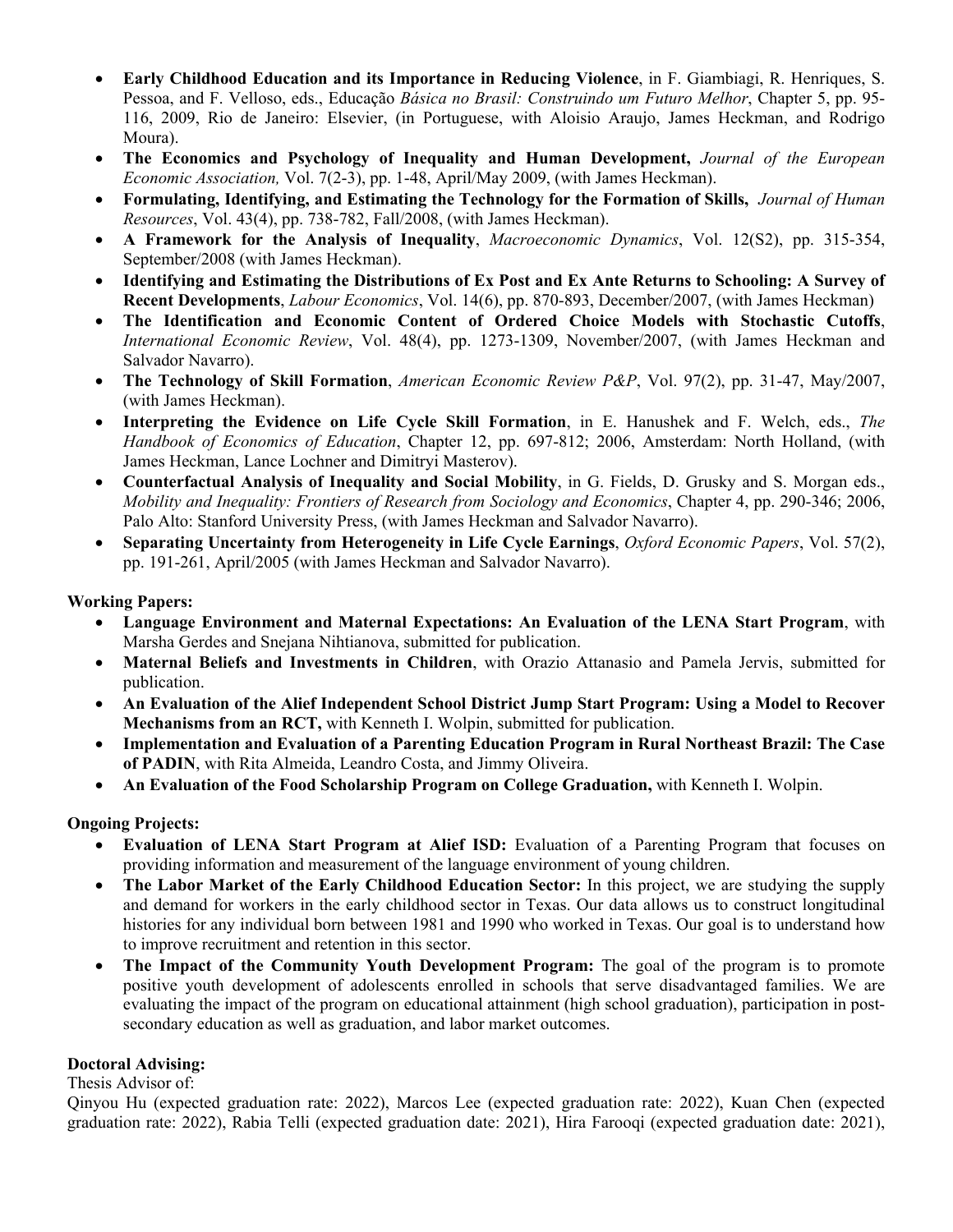Andrea Salvati (expected graduation date: 2021), Mehreen Gul (2020), Bolun Li (2020), Nick Frazier (2017), Zoe Pham (2017), Fan Wang (University of Pennsylvania, 2015)

Thesis Committee Member of:

Ajinkya Keskar (expected graduation date: 2021), Margareth McKeehan (2016), Diego Amador Osuna (2015). Universidad de los Andes, Colombia; Eun-Young Shim (2014). UC San Diego (Post-Doc); Lingwen Huang (2014). USC Marshall School of Business (Adjunct Professor); Nicolas Grau (2014). Universidad of Chile; Pilar Alcade (2013). Universidad de los Andes, Chile; Fatih Karahan (2012). Federal Reserve Bank of New York; Karam Kang (2012). Carnegie Mellon University; Drew Griffen (2012). First job: University of Tokyo; David Mann-Podrasky (2011). First job: Mathematica; Ellie Harvil (2011). First job: Abt Associates; Marco Cosconati (2009). First job: Inter-American-Development Bank.

### **Awards:**

August/2014: Frisch Medal Award for "Estimating the Elasticity of Intertemporal Substitution in the Formation of Cognitive and Non-cognitive Skils", Econometrica, 78(3), 883-931, jointly authored with James Heckman and Susanne Schennach. The Frisch Medal is awarded by the Econometric Society to encourage the creation of good applied work and its submission to Econometrica. It is given every two years for an applied article (empirical or theoretical) published in Econometrica during the past five years.

April/2010: Kravis Award for Distinction in Undergraduate Teaching.

### **Grants and Fellowships:**

June/2020: Samuels Family Foundation: "Can a Scalable Parenting Program Improve Children's Readiness for School? An Evaluation of the LENA Start Program." Direct costs: \$100.000.

December/2019: Houston Endowment: "Early Childhood Projects in Harris County." Direct Costs: \$464,197.

September/2019: Powell Foundation: Program implementation funds for "Can a Scalable Parenting Program Improve Children's Readiness for School? An Evaluation of the LENA Start Program." Direct costs: \$106.600.

September/2019: Smith Richardson Foundation: Program evaluation funds for "Can a Scalable Parenting Program Improve Children's Readiness for School? An Evaluation of the LENA Start Program." Direct costs: \$233,717.

October/2017: Hurricane Harvey Child-Focused Response: Road to Recovery: The Trinka and Sam Early Childhood Psychosocial Support Program, UNICEF USA, \$158,193

September/2017: An evidence-based parenting program targeting pregnant women or women with infants age 0-12 months in Houston WIC offices, Episcopal Health Foundation, \$465,410, PI: Quianta Moore

April/2016: Evaluation of the Alief Independent School District Jumpstart Program, Arnold Foundation, \$499,029, Co-PI with Kenneth I. Wolpin.

April/2016: Evaluation of the Food Scholarship Program at Lone Star College and San Jacinto College, Arnold Foundation, \$476,632, Co-PI with Kenneth I. Wolpin.

April/2013: Institute for Research on Poverty Grant for "What Job Characteristics do Mothers of Very Young Children Value the Most?" Total direct costs: \$17,000.00.

December/2012: NIH R01 Grant for the "Philadelphia Human Development Study", Waves 1 to 3. Total direct costs \$2,332,803.00

October/2012: Grand Challenges Canada "Saving Brains" (PI: Jere Behrman). Total direct costs: \$881,709.00

December/2011: INET Project Grant for "Eliciting Maternal Beliefs about the Technology of Skill Formation." Total direct costs: \$164,745.00

July/2011: NICHD-PARC Project Grant. Total direct costs: \$20,000.00

July/2008: NICHD-PSC Project Grant. Total direct costs: \$20,000.00

Sep/2005: The CED Fellowship for the study of Skill Formation.

Sep/2004: The Claudio Haddad Dissertation Fund at the University of Chicago.

Sep/2000: CAPES scholarship for PhD in economics at University of Chicago.

#### **Other Activities:**

July/2016-June/2020 – Member of NIH Social Sciences and Population Studies Study Section B. July/2020-Present – Member, US National Assessment of Educational Progress Questionnaire Standing Committee

Program Committee Member of the following conferences:

XXIX Encontro Brasileiro de Econometria; Recife, Brazil.